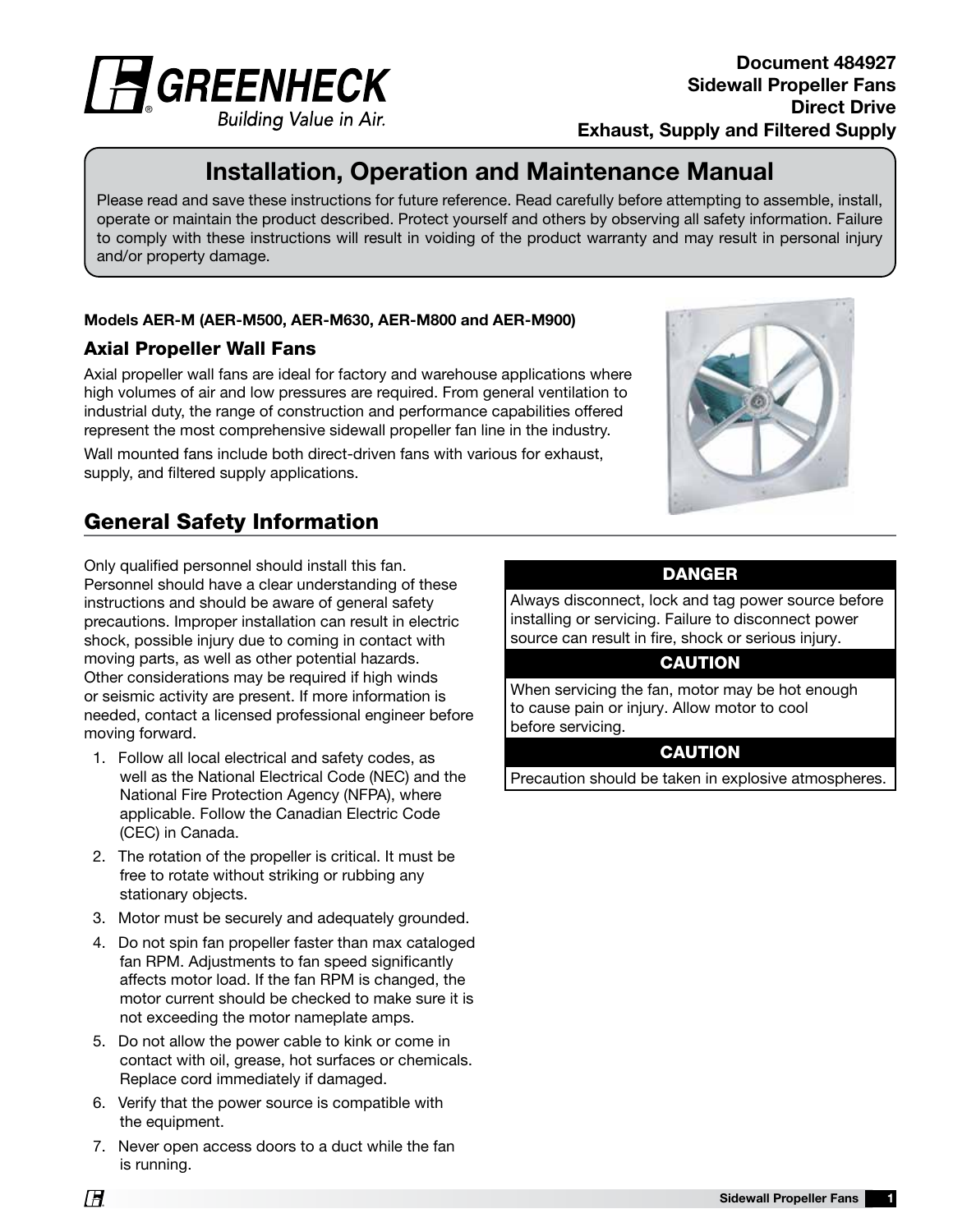## Receiving

Upon receiving the product, check to ensure all items are accounted for by referencing the delivery receipt or packing list. Inspect each crate or carton for shipping damage before accepting delivery. Alert the carrier of any damage detected. The customer will make notification of damage (or shortage of items) on the delivery receipt and all copies of the bill of lading which is countersigned by the delivering carrier. If damaged, immediately contact your Representative. Any physical damage to the unit after acceptance is not the responsibility of the Manufacturer.

### **Unpacking**

Verify that all required parts and the correct quantity of each item have been received. If any items are missing, report shortages to your local representative to arrange for obtaining missing parts. Sometimes it is not possible that all items for the unit be shipped together due to availability of transportation and truck space. Confirmation of shipment(s) must be limited to only items on the bill of lading.

Note: The filtered supply unit ships with all ordered components completely factory-assembled. The optional weatherhood ships knocked down for field assembly and installation.

#### Storage

Fans are protected against damage during shipment. If the unit cannot be installed and operated immediately, precautions need to be taken to prevent deterioration of the unit during storage. The user assumes responsibility of the fan and accessories while in storage. The manufacturer will not be responsible for damage during storage. These suggestions are provided solely as a convenience to the user.

Indoor - The ideal environment for the storage of fans and accessories is indoors, above grade, in a low humidity atmosphere which is sealed to prevent the entry of blowing dust, rain or snow. Temperatures should be evenly maintained between 30° to 110°F (-1° to 43°C). Wide temperature swings may cause condensation and "sweating" of metal parts. All accessories must be stored indoors in a clean, dry atmosphere.

Remove any accumulations of dirt, water, ice or snow and wipe dry before moving to indoor storage. To avoid "sweating" of metal parts allow cold parts to reach room temperature. To dry parts and packages use a portable electric heater to get rid of any moisture build up. Leave coverings loose to permit air circulation and to allow for periodic inspection. The unit should be stored at least 3-1/2 inch (89 mm) off the floor on wooden blocks covered with moisture proof paper or polyethylene sheathing.

Aisles between parts and along all walls should be provided to permit air circulation and space for inspection.

**Outdoor -** Fans designed for outdoor applications may be stored outdoors, if absolutely necessary. Roads or aisles for portable cranes and hauling equipment are needed.

The fan should be placed on a level surface to prevent water from leaking into the fan. The fan should be elevated on an adequate number of wooden blocks so that it is above water and snow levels and has enough blocking to prevent it from settling into soft ground. Locate parts far enough apart to permit air circulation, sunlight and space for periodic inspection. To minimize water accumulation, place all fan parts on blocking supports so that rain water will run off. Do not cover parts with plastic film or tarps as these cause condensation of moisture from the air passing through heating and cooling cycles. Fan propellers should be blocked to prevent spinning caused by strong winds.

## Inspection & Maintenance During Storage

While in storage, inspect fans once per month. Keep a record of inspection and maintenance performed.

If moisture or dirt accumulations are found on parts, the source should be located and eliminated. At each inspection, rotate the wheel by hand ten to fifteen revolutions to distribute lubricant on motor. If paint deterioration begins, consideration should be given to touch-up or repainting. Fans with special coatings may require special techniques for touch-up or repair.

Machined parts coated with rust preventive should be restored to good condition promptly if signs of rust occur. Immediately remove the original rust preventive coating with petroleum solvent and clean with lint-free cloths. Polish any remaining rust from surface with crocus cloth or fine emery paper and oil. Do not destroy the continuity of the surfaces. Thoroughly wipe clean with Tectyl® 506 (Ashland Inc.) or the equivalent. For hard to reach internal surfaces or for occasional use, consider using Tectyl<sup>®</sup> 511M Rust Preventive, WD-40<sup>®</sup> or the equivalent.

### Removing from Storage

As fans are removed from storage to be installed in their final location, they should be protected and maintained in a similar fashion until the fan equipment goes into operation.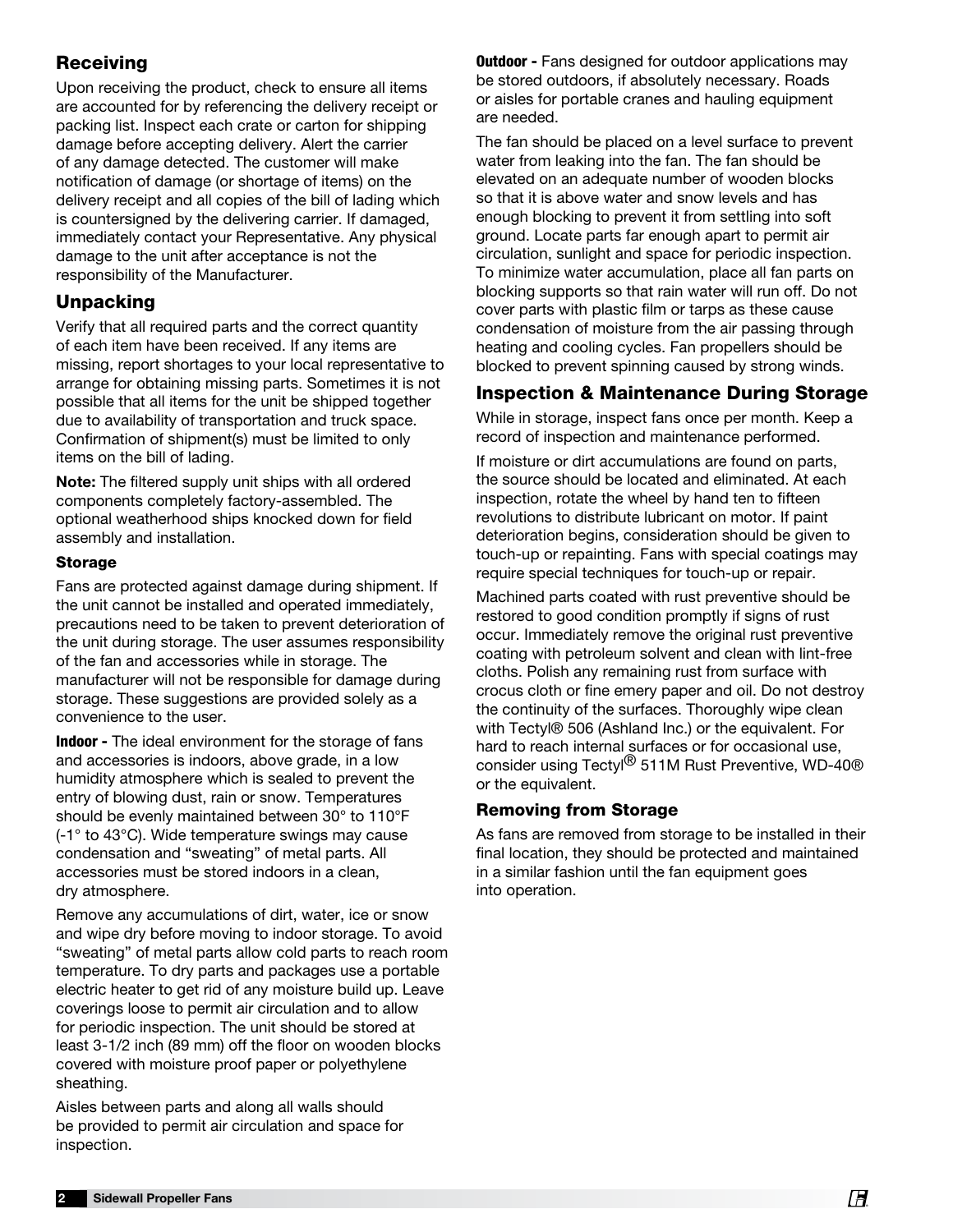# General Information

To ensure a successful installation, the instructions in this manual should be read and adhered to. Failure to comply with proper installation procedures may void the warranty.

## Unit and System Identification Tags

Each fan has a permanently affixed manufacturer's engraved metal nameplate containing the model number and individual serial number.

The tag shown is an example of an identification nameplate on the fan. The information provides general details about the



fan, as well as containing specific information unique to the unit. When contacting your Greenheck representative with future needs or questions, please have the information on this label available. Tags are mounted in an area which is clearly visible, usually on the side of the fan cabinet.

## Pre-Installation Information

Before installation, it is important to be certain the mounting surface will bear the operating weight of the unit. For proper unit operation, it is also important that it be operated in a completely level position.

For further details on safety practices involving industrial and commercial fans, please refer to AMCA Publication 410.

## Electrical Disconnects

All fan motors should have disconnects located in close visual proximity to turn off electrical service. Service disconnects shall be locked-out when maintenance is being performed.

### Moving Parts

All moving parts must have guards to protect personnel. Refer to local codes for requirements as to the number, type and design. Fully secure fan wheel before performing any maintenance. The fan wheel may start "free wheeling" even if all electrical power has been disconnected. Before the initial start-up or any restart, check the following items to make sure that they are installed and secure.

- Do not spin fan wheel faster than the maximum cataloged fan rpm.
- Adjustments to fan speed significantly affects motor load. If the fan RPM is changed, the motor current should be checked to make sure it is not exceeding the motor nameplate amps.

# Table of Contents

| General Safety Information 1 |  |
|------------------------------|--|
| General Information 3        |  |
| Pre-Installation Checks 4    |  |
|                              |  |
| Pre-Start-Up Checks. 5       |  |
|                              |  |
|                              |  |
|                              |  |
| Maintenance Documentation 8  |  |

## Air Pressure and Suction

In addition to the usual hazards associated with rotating machinery, fans also create a dangerous suction at the inlet. Special caution needs to be used when moving around a fan, whether it is in operation or not. Before start-up, make sure the inlet area is clear of personnel and loose objects.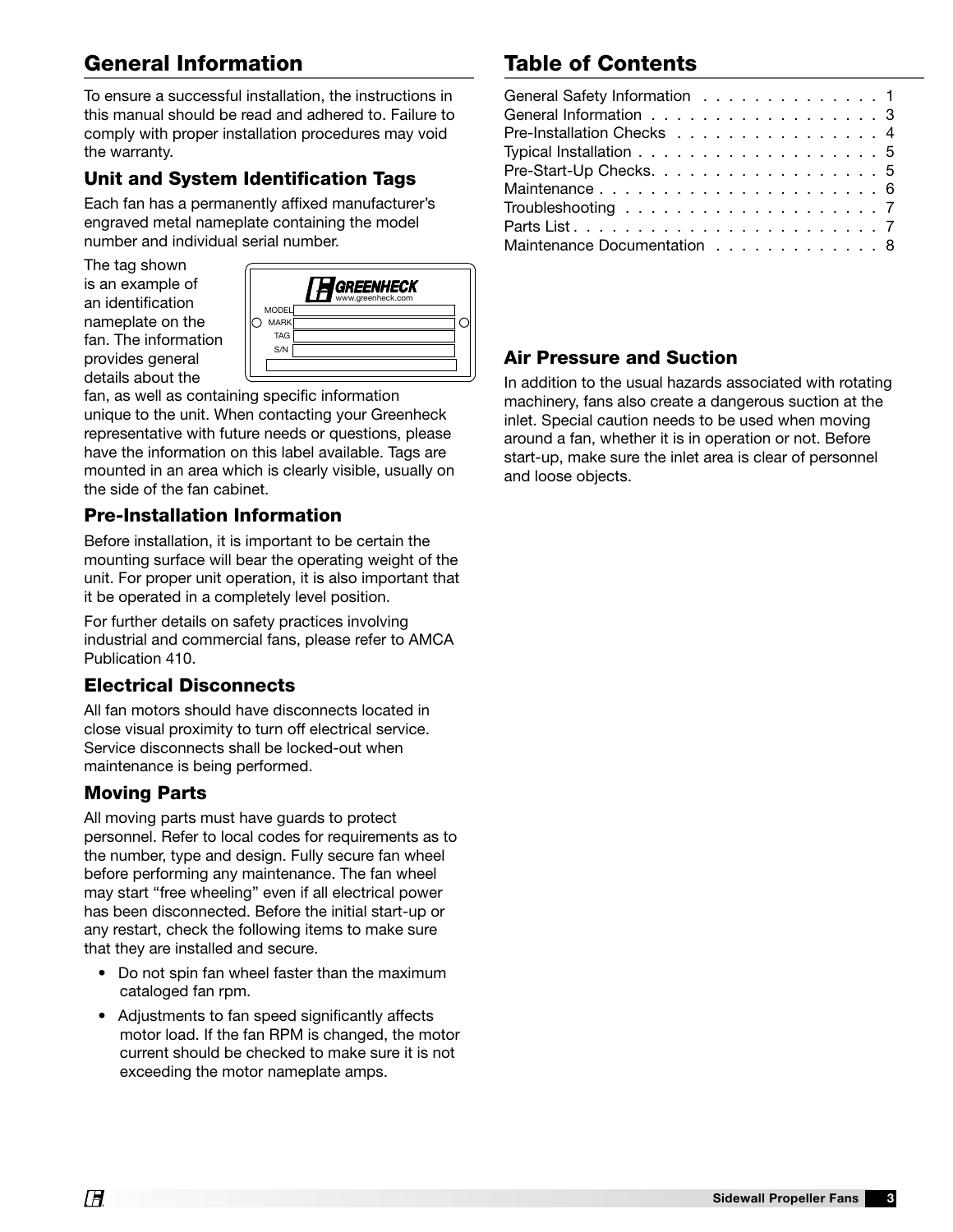# Pre-Installation Checks

• Check chart below for correct wall opening dimensions.

| Fan<br><b>Size</b>                                                                                                                       | Damper<br><b>Size</b> | Recommended Wall Opening<br>(W.O.) Square | м<br>Minimum |          |  |  |
|------------------------------------------------------------------------------------------------------------------------------------------|-----------------------|-------------------------------------------|--------------|----------|--|--|
|                                                                                                                                          | Square                | Figure 1                                  | Figure 2     |          |  |  |
| 500 (20)                                                                                                                                 | 559 (22)              | 692 (27-1/4)                              | 572 (22-1/2) | 305(12)  |  |  |
| 630 (24)                                                                                                                                 | 660 (26)              | 857 (33-3/4)                              | 673 (26-1/2) | 330 (13) |  |  |
| 800 (30)                                                                                                                                 | 813 (32)              | 1010 (39-3/4)                             | 826 (32-1/2) | 330 (13) |  |  |
| 900 (36)                                                                                                                                 | 965 (38)              | 1162 (45-3/4)                             | 978 (38-1/2) | 356 (14) |  |  |
| All dimensions given in millimeters (inches). Filters are 2 inch<br>(51 mm) nominal thickness. Above filter sizes are actual dimensions. |                       |                                           |              |          |  |  |

- Check motor voltage and amperage rating for compatibility with electrical supply. Supply wiring must be properly fused and conform to local and national codes.
- Motor load amperage must be checked and compared to nameplate rating to avoid serious damage to motor when speed is increased.

### Wall Opening Requirements

Wall opening size and propeller-to-damper distance are two important dimensions for fan installation. Fans mounted to the wall require a different wall opening  $\|\cdot\|$   $\|\cdot\|$   $\|\cdot\|$   $\|\cdot\|$  w.o. (W.O.) size than those mounted in collars or wall housings. Propeller-to-damper distance (M) is important to reduce turbulence and damper flutter which may lead to premature damper failure.

**Figure 1** shows the wall opening (W.O.) required for installations with either a wall housing or collar.

**Figure 2** shows the recommended wall opening (W.O.) and the minimum distance (M) suggested between the fan and damper for direct to wall installations.



Figure 1 - Wall Housing Installation



Figure 2 - Direct to Wall Installation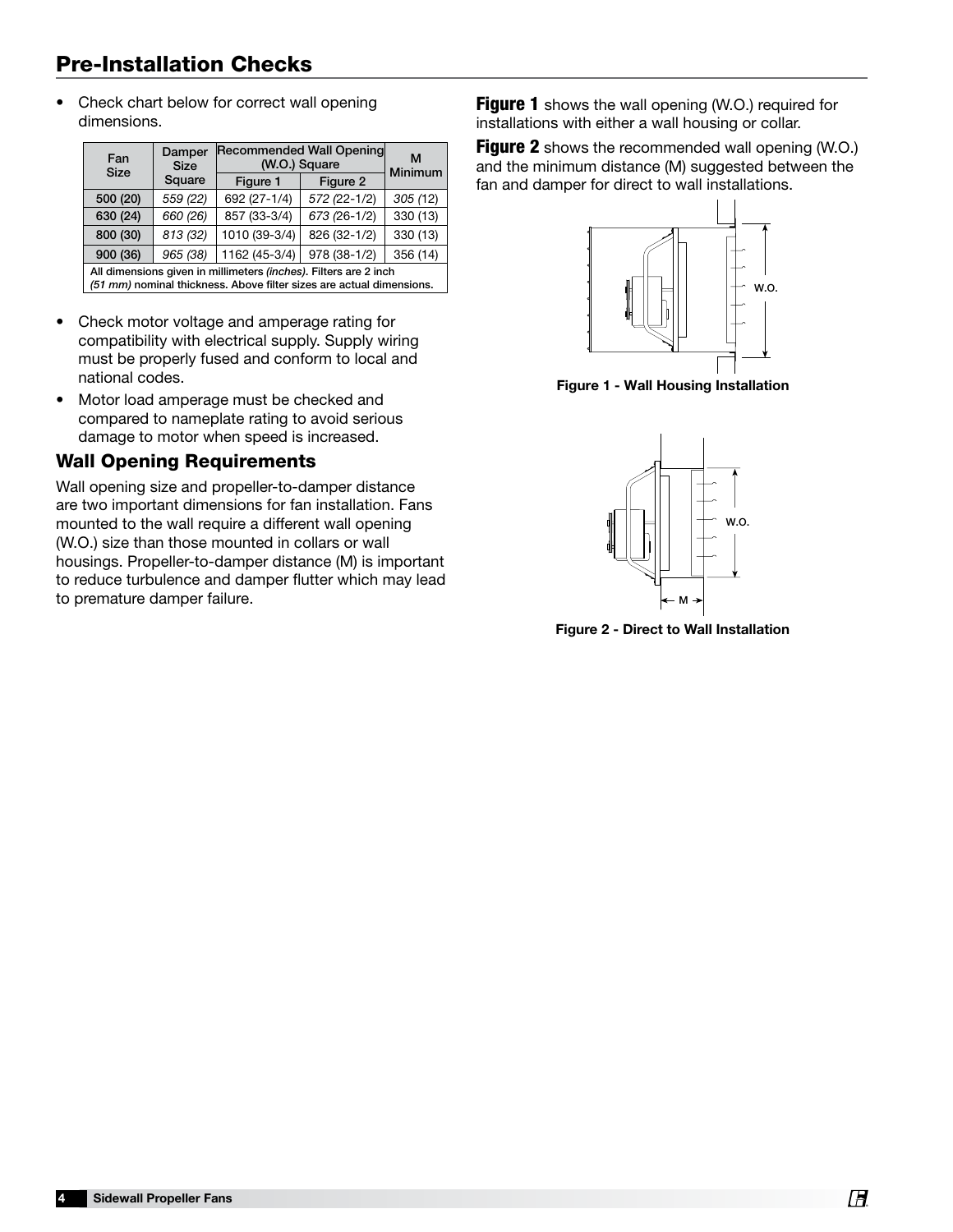# Typical Installation

#### DANGER

Always disconnect, lock and tag power source before installing or servicing. Failure to disconnect power source can result in fire, shock or serious injury.

Move fan to the desired location and determine the method by which the fan is to be mounted as shown in Figures 1-2 shown on page 3. Optional wall mount housings (Figure 1) provide a convenient means of mounting sidewall propeller fans while maintaining the proper distance between propeller and damper.

Attach the fan by inserting a suitable fastener through each of the prepunched mounting holes in the fan panel. Care should be taken not to bend or distort the fan panel or drive components during installation.

### Support Braces

Wall Housing sizes 42 and larger with heavy motors and all Filtered Supply Wall Housings need additional bracing.

# Pre-Start-Up Checks

Check all fasteners and setscrews for tightness. This is especially important for bearing setscrews.

The propeller should rotate freely and not rub on the fan panel venturi. Rotation direction of the propeller should be checked by momentarily turning the unit on. Propeller blade should cup and throw the air when rotating in the correct rotation as shown in the figure. Rotation should be in the same direction as the rotation decal affixed to the unit.



For 3-phase installations, fan rotation can be reversed by simply interchanging any two of the three electrical leads. For single-phase installations follow the wiring diagram located on the motor.

Any increase in fan speed represents a substantial increase in horsepower required from the motor. Always check motor load amperage and compare to nameplate rating when changing fan speed.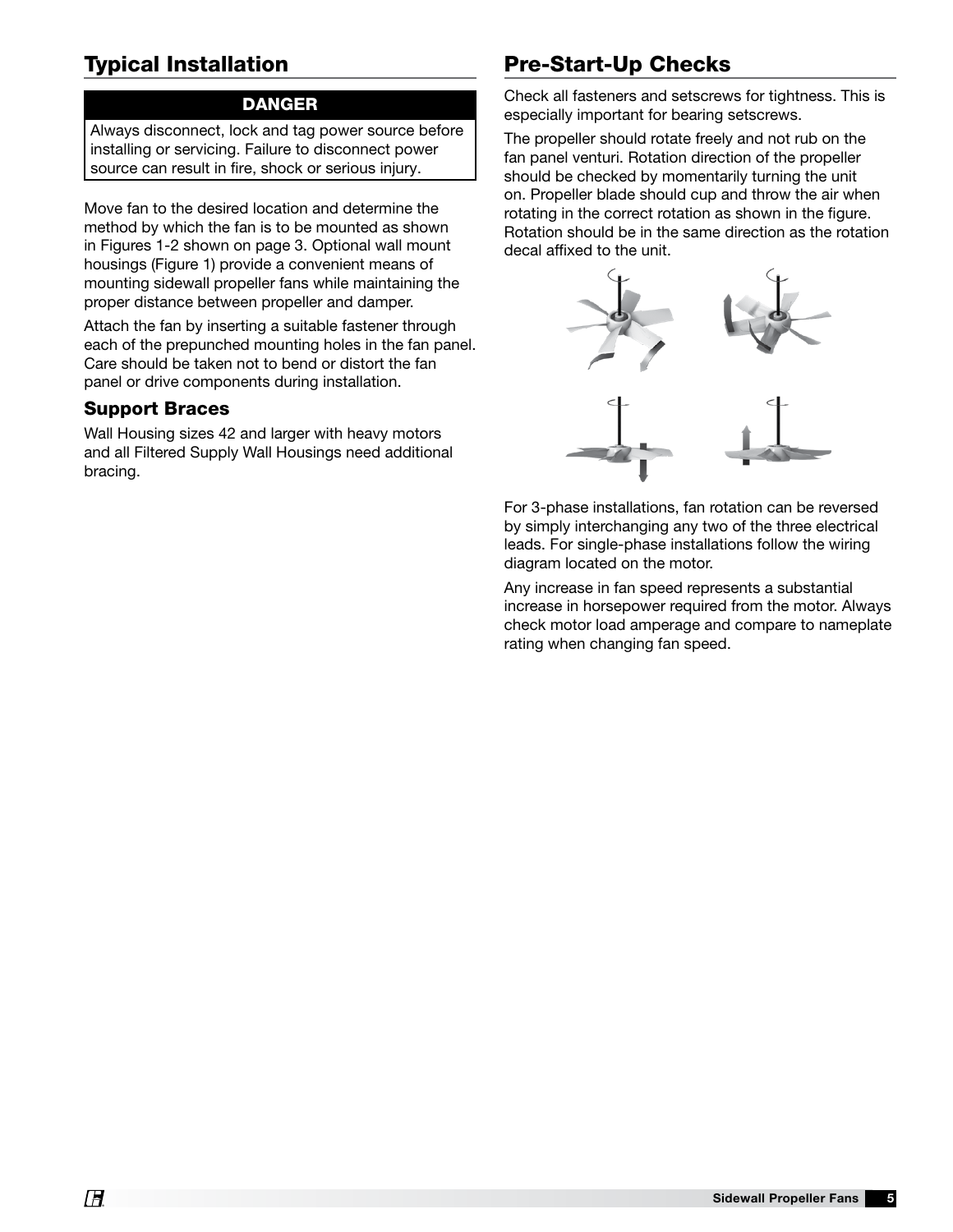## **Maintenance**

### DANGER

Always disconnect, lock and tag power source before installing or servicing. Failure to disconnect power source can result in fire, shock or serious injury.

Once the fan has been put into operation, a periodic maintenance program should be set up to preserve the reliability and performance of the fan. Items to be included in this program are fasteners and setscrews, lubrication, and removal of dust and dirt.

#### Fasteners and Setscrews

Any fan vibration has a tendency to loosen mechanical fasteners. A periodic inspection should include checking all fasteners and setscrews for tightness. Particular attention should be paid to setscrews or taper-lock bushings attaching the propeller to the motor shaft and the motor shaft to the bearings. In addition, check all fasteners attaching the motor to the motor plate.

### Lubrication

Many fractional horsepower motors installed on the smaller fans are lubricated for life and require no further attention. Motors equipped with oil holes should be oiled in accordance with the manufacturer's instructions printed on the motor. Use a high grade SAE 20 machine oil and use caution not to over lubricate. Motors supplied with grease fittings should be greased according to directions printed on the motor.

#### Removal of Dust and Dirt

Dirt clogs cooling openings on the motor housing, contaminates bearing lubricant and collects on propeller blades causing severe imbalance if left unchecked. The exterior surface of the motor, fan panel and entire propeller should be thoroughly cleaned periodically. Use caution and do not allow water or solvents to enter the motor or bearings. Motors or bearings must not be sprayed with steam or water.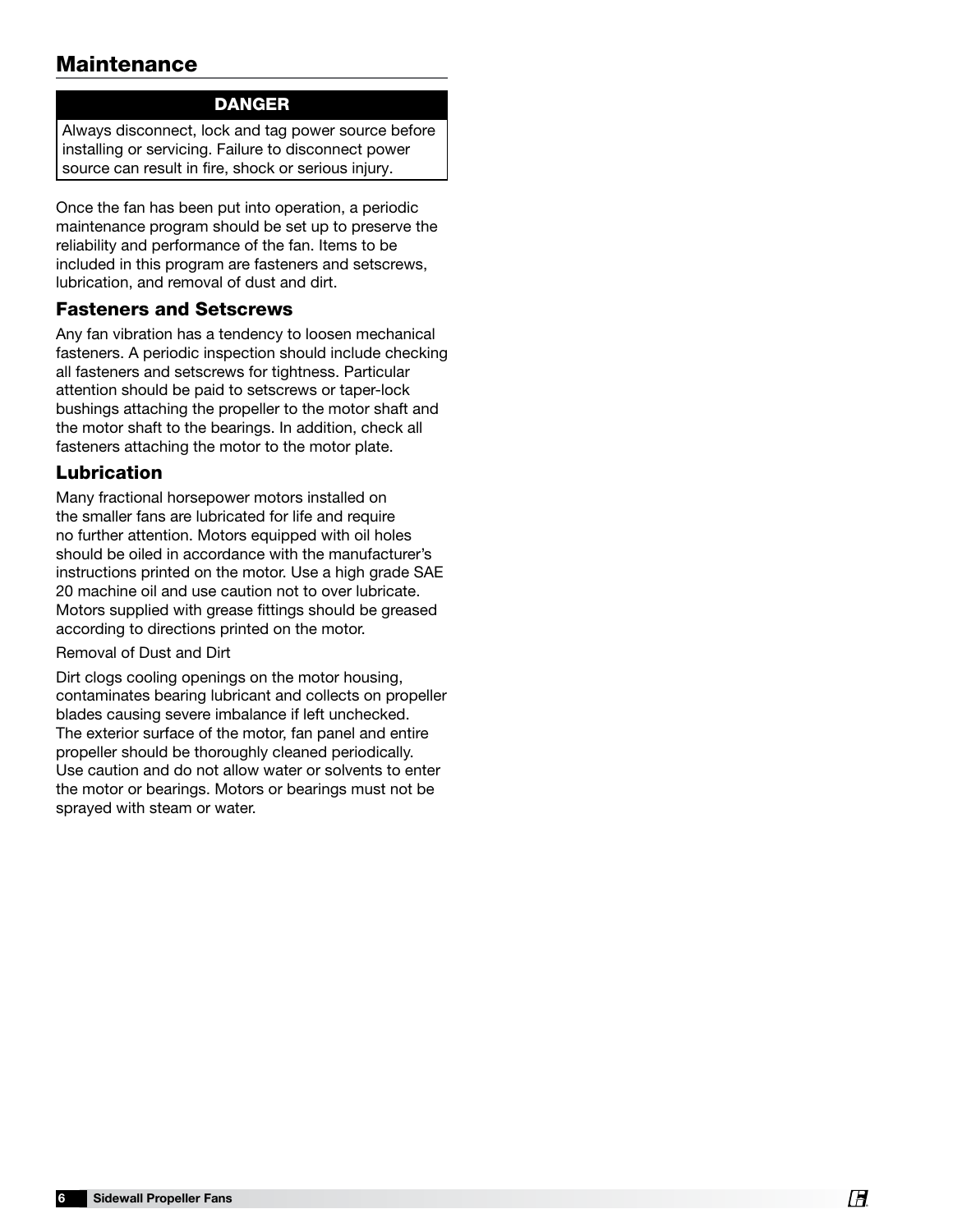# Troubleshooting

#### WARNING

Before taking any corrective action, make certain unit is not capable of operation during repairs.

| <b>PROBLEM</b>          | <b>CAUSE</b>                        | <b>CORRECTIVE ACTION</b>                                                                                                                                                                    |  |  |  |
|-------------------------|-------------------------------------|---------------------------------------------------------------------------------------------------------------------------------------------------------------------------------------------|--|--|--|
| Too much airflow        | Resistance lower than designed      | Decrease fan speed.                                                                                                                                                                         |  |  |  |
| Reduced airflow         | System resistance too high          | Check backdraft dampers for proper operation. Remove obstructions in<br>ductwork. Clean dirty filters. Check for adequate supply air for exhaust<br>fans or exhaust air for supply fans.    |  |  |  |
|                         | Fan too close to damper             | Increase distance between fan and damper.                                                                                                                                                   |  |  |  |
|                         | Fan speed too low                   | Increase fan speed.                                                                                                                                                                         |  |  |  |
|                         | Excessive dirt buildup on propeller | Clean propeller.                                                                                                                                                                            |  |  |  |
| Excessive noise         | Excessive vibration                 | Clean dirt buildup from propeller. Check all setscrews and fasteners for<br>tightness. Check for worn bearing. Correct propeller imbalance. Check<br>for loose dampers, guards or ductwork. |  |  |  |
|                         | Defective motor                     | Replace motor.                                                                                                                                                                              |  |  |  |
|                         | Variable frequency drive (VFD)      | Check VFD for drive setting, some controllers are able to be adjusted<br>to lower the harmonic noises sometimes heard during operation by<br>adjusting a simple setting on the controller.  |  |  |  |
|                         | <b>Debris</b>                       | Remove all debris from the fan.                                                                                                                                                             |  |  |  |
| Fan does not<br>operate | Electrical supply                   | Check fuses/circuit breakers. Check for switches turned off or<br>disconnected. Check for correct supply voltage.                                                                           |  |  |  |
|                         | Motor                               | Assure motor is correct horsepower and not tripping overload protector.                                                                                                                     |  |  |  |

## Parts List

Each fan bears a manufacturer's nameplate with model number and serial number embossed. This information will assist the local representative and the factory in providing service and replacement parts. Before taking any corrective action, make certain unit is not capable of operation during repairs.

### Direct Drive AER-M







- 2. Propeller
- 3. Venturi Insert
- 4. Corner Brackets (4)
- 5. Drive Frame Upper Arm (2)
- 6. Motor

Supply

- 7. Motor Plate
- 8. Drive Frame Lower Arm (2)